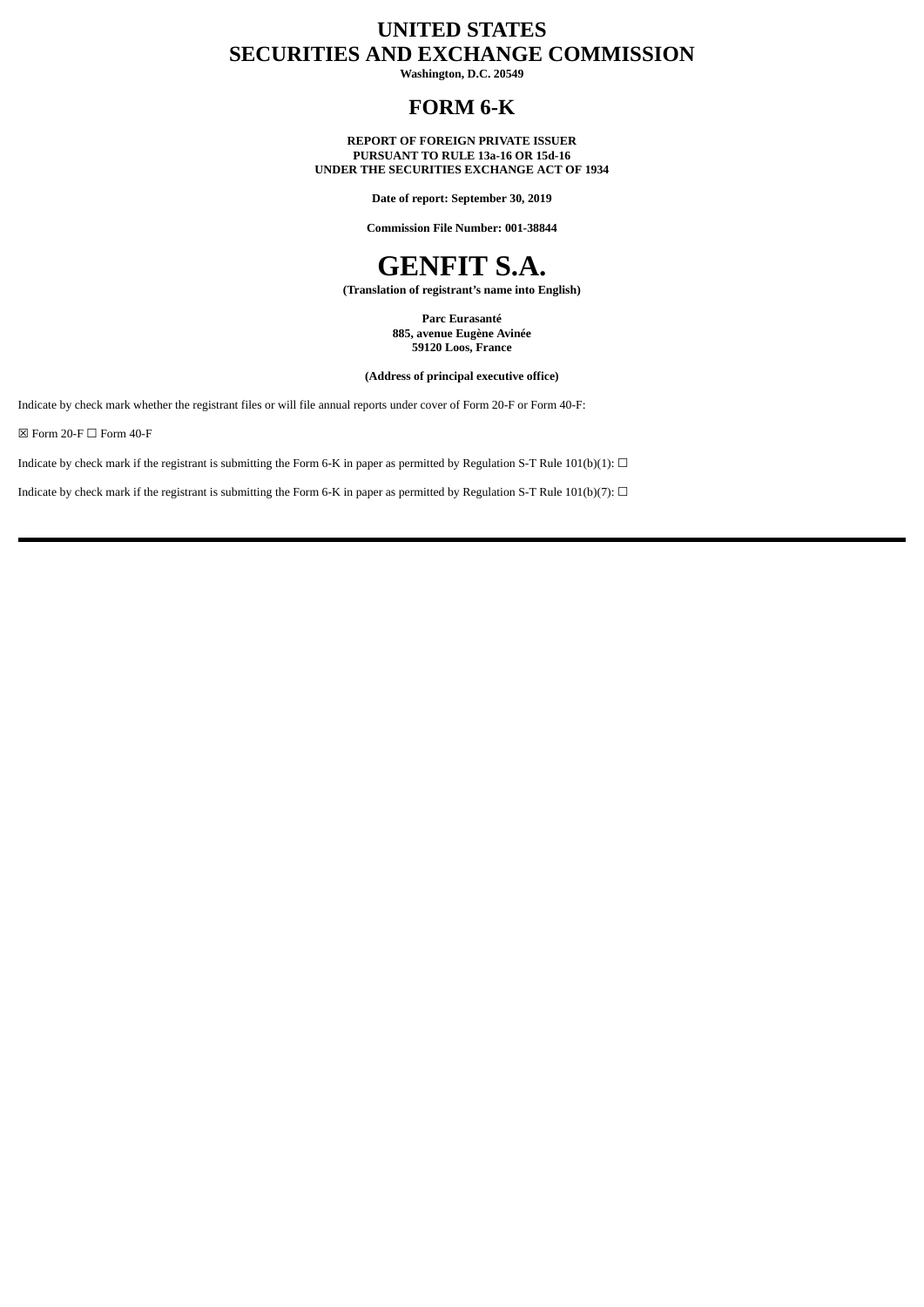99.1 Press Release dated September 30, 2019.

**Exhibit Description**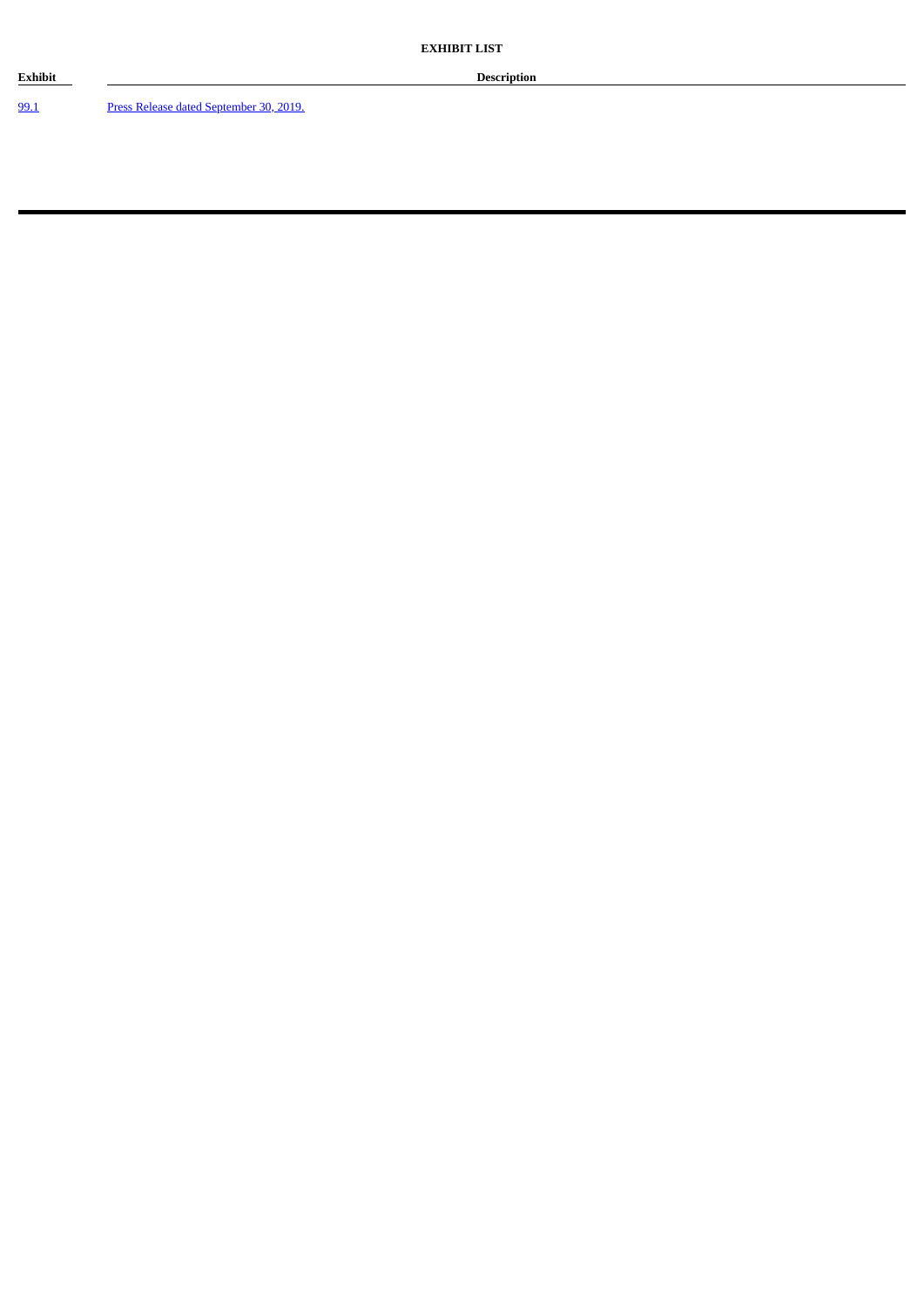#### **SIGNATURES**

Pursuant to the requirements of the Securities Exchange Act of 1934, the registrant has duly caused this report to be signed on its behalf by the undersigned, thereunto duly authorized.

## **GENFIT S.A.**

Date: September 30, 2019 By: /s/ Pascal PRIGENT

Name: Pascal PRIGENT Title: Chief Executive Officer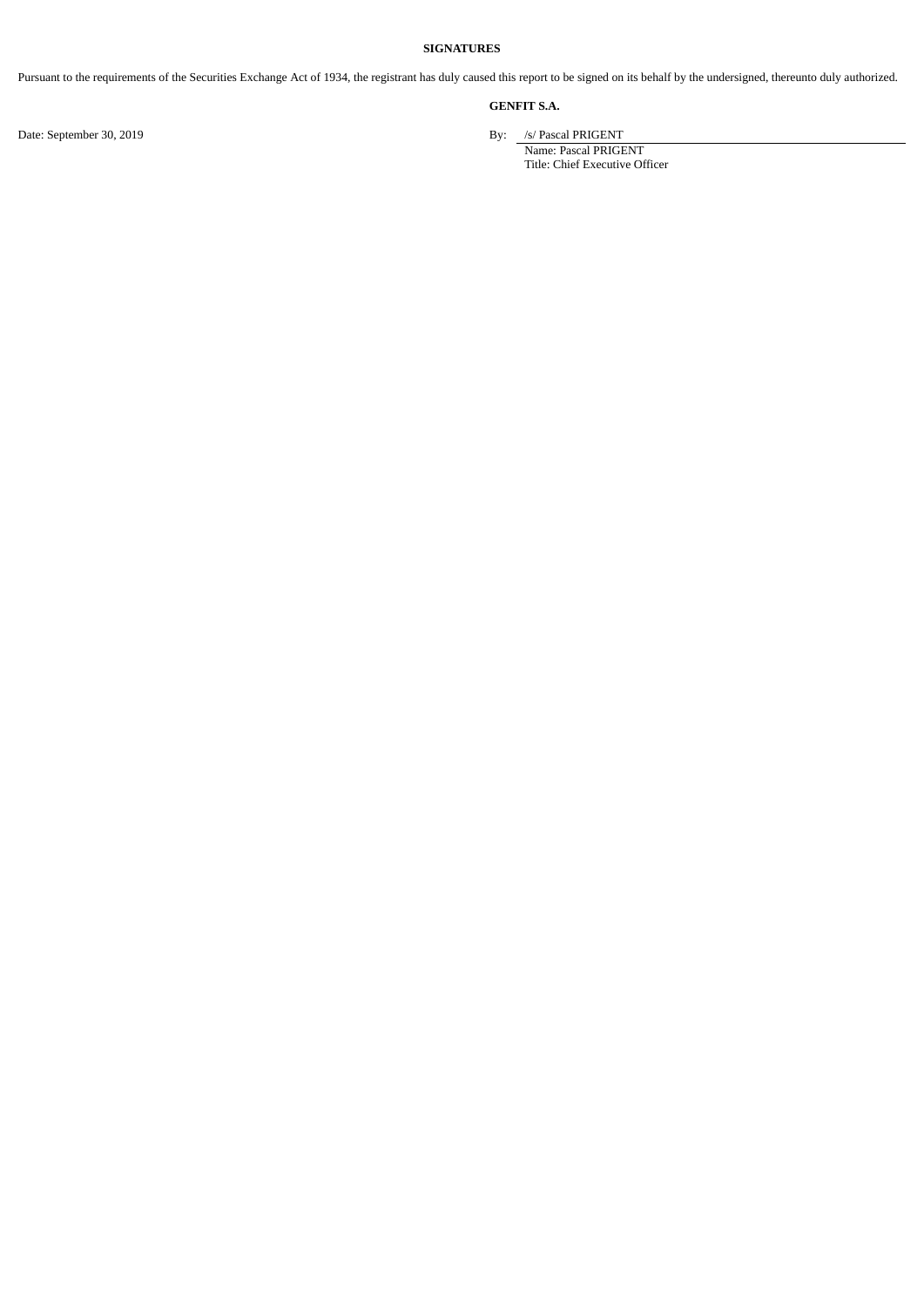**EXHIBIT 99.1**

#### **GENFIT: H1 2019 RESULTS AND R&D PIPELINE PROGRESSION**

- **Cash position of €282 million (€207 million at December 31, 2018)**
- **USD \$155 million gross proceeds from the IPO on the Nasdaq Global Select market**
- **Signature of a license agreement with Labcorp to expand access to NIS4, a non-invasive diagnostic test to identify and monitor NASH patients, in the clinical research field**
- **Signature of a license and collaboration agreement with Terns Pharmaceuticals, granting a license to develop and market elafibranor in NASH and PBC in Greater China**
- **Launch of a pediatric phase 2 clinical trial evaluating elafibranor in children and adolescents with NASH**
- **Launch of a phase 2 clinical trial evaluating elafibranor's activity on liver fat composition in NAFLD patients**
- **FDA grants elafibranor Breakthrough Therapy designation for treatment of adults with PBC**

**Lille (France), Cambridge (Massachusetts, United States), September 30, 2019 – GENFIT (Nasdaq and Euronext: GNFT)**, a late-stage biopharmaceutical company dedicated to the discovery and development of innovative therapeutic and diagnostic solutions in metabolic and liver related diseases, today announces its first half 2019 financial results. The Half Year Business and Financial Report is available to the public and was filed with the French Autorité des marchés financiers (French Financial Markets Authority) today. The condensed consolidated financial statements are included in this press release and the complete financial statements are available on the "Investors" page of the GENFIT website.

## **Pascal Prigent, Chief Executive Officer of GENFIT,** commented:

*"The first half of the year was particularly eventful for GENFIT, whether in terms of financial, organizational, clinical or commercial aspects of our business.*

*The listing of the Company's securities on the NASDAQ and the related fundraising brought our closing cash position to €282 million while also raising our profile in the United States. Our half-year financial results also reflect the effort and significant progress made in the development of our portfolio of R&D programs, including the launch of two new Phase 2 clinical trials. In addition, elafibranor's potential in PBC was recognized by the major regulatory agencies, with the FDA's Breakthrough Therapy designation and Orphan Drug designation granted by both the FDA and EMA.*

*Our business development efforts to sign licensing agreements or collaboration agreements came to fruition with the signature of agreements with Labcorp and Terns Pharmaceuticals. We are preparing to ramp-up these efforts in 2020 if, as we hope, the intermediate results of the ongoing RESOLVE-IT Phase 3 trial evaluating the efficacy and safety of elafibranor in adult NASH are conclusive.*

*We have also been expanding our teams with the recruitment, during the first half of the year, of senior executives and experienced consultants, particularly to prepare for the potential market launch of elafibranor and NIS4 in NASH and, more broadly, to support the Company's international expansion and its gradual evolution towards a specialty biopharmaceutical company in liver diseases of metabolic origin and hepatobiliary diseases.*

*As we celebrate GENFIT's 20th anniversary, we want to warmly thank the doctors and the many patients who have participated and still participate in our ongoing clinical trials, our shareholders, and more broadly all stakeholders who share our ambition to be able to offer, in the near future for our most advanced programs, treatments and diagnostic solutions aimed at meeting largely unmet medical needs. "*

## **Main financial results:**

Key aspects of the half-year 2019 results are:

- Cash and cash equivalents of €281.9 million at June 30, 2019 (€207.2 million at December 31, 2018).
- Operating income of €5.4 million (€5.1 million at June 30, 2018), essentially from the Research Tax Credit, which amounted to €5.3 million for the first half 2019 (€5 million in the preceding half year), reflecting the increase in operating expenses related to the progression of the R&D portfolio over the two half-years. Given the date of the signature of the agreement with Terns Pharmaceuticals (June 24, 2019) and the obligations thereunder, the revenues from the USD\$35 million upfront payment will be recognized in the second half of 2019.
- Operating expenses of €51.3 million (€36.7 million at June 30, 2018) of which 76% represented R&D expenses. The increase in operating expenses is due to increases in:
	- contracted research and development expenses (from €22.7 million at June 30, 2018 to €25.9 million at June 30, 2019) resulting from the start of new phase 3 RESOLVE-IT satellite studies, work necessary to prepare the new drug application for elafibranor in NASH, and the increase in production of active principal ingredient required to carry out the various clinical studies;
	- employee-related expenses (from €6 million excluding share-based payments on June 30, 2018 to €10.8 million excluding share-based payments as of June 30, 2019) mainly due to an increase in headcount (174 vs 130 employees), changes in employee profiles, a related increase in salaries, as well as bonuses that were awarded to employees for their contribution to the Group's development; and
	- other operating expenses (from €5.9 million at June 30, 2018 to €9.8 million at June 30, 2019) mainly related to the cost of insurance premiums in relation to the listing of the Company's shares on the Nasdaq, accounting and statutory auditor fees related to the listing, expenses for market access and pre-marketing projects.

As a result of changes in revenues and expenses, the net loss amounted to €51.1 million at June 30, 2019 (€36.7 million at June 30, 2018). The net loss for the 2018 was  $\epsilon$ 79.5 million.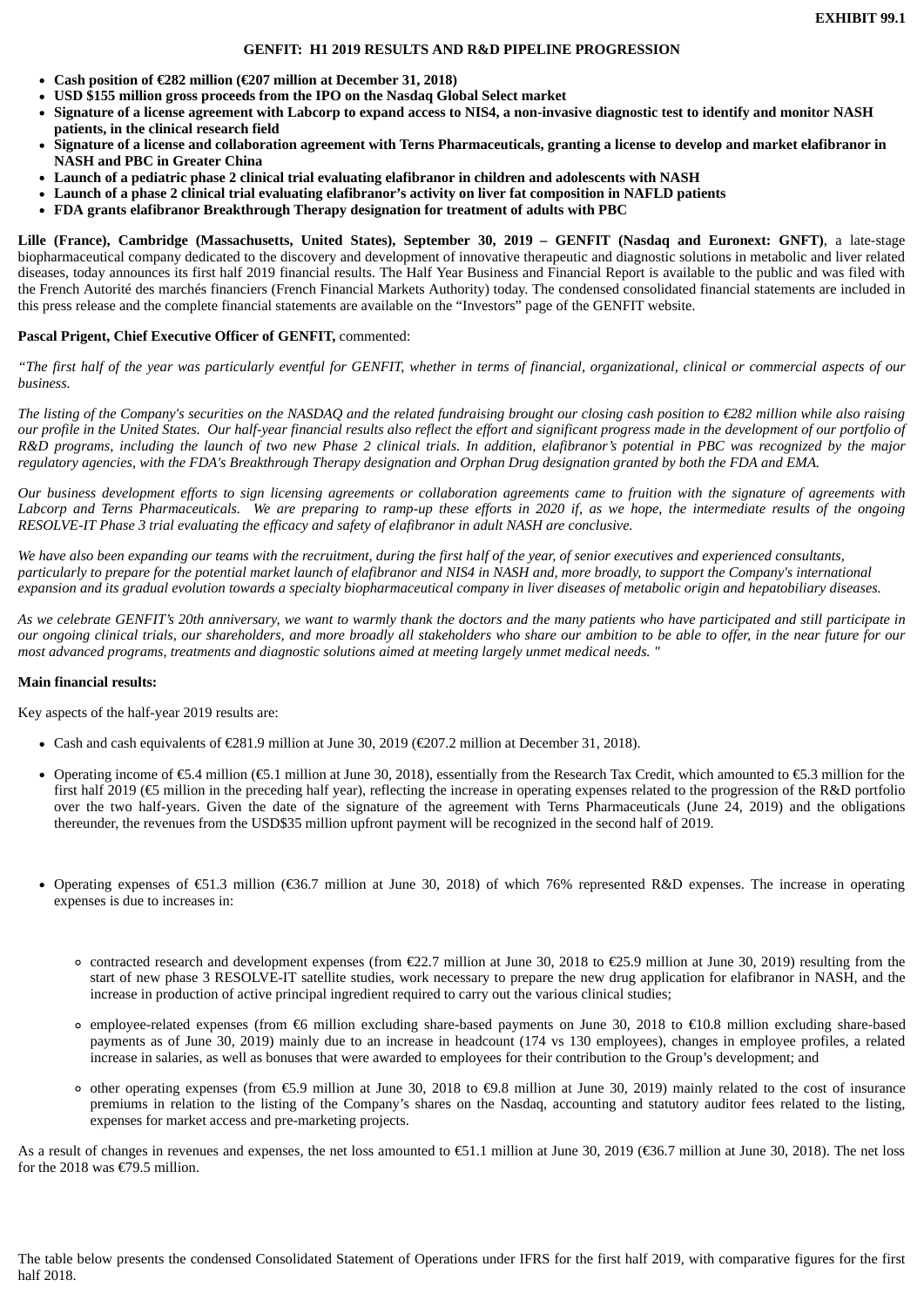|                                                           | Half-year ended |            |  |
|-----------------------------------------------------------|-----------------|------------|--|
| (in $\epsilon$ thousands, except earnings per share data) | 2018/06/30      | 2019/06/30 |  |
|                                                           | corrected $(*)$ |            |  |
| <b>Revenues and other income</b>                          |                 |            |  |
| Revenue                                                   | 64              | 1.         |  |
| Other income                                              | 5057            | 5 3 5 6    |  |
| Revenues and other income                                 | 5 1 2 2         | 5 3 5 7    |  |
| <b>Operating expenses and other operating income</b>      |                 |            |  |
| (expenses)                                                |                 |            |  |
| Research and development expenses                         | (32072)         | (38 899)   |  |
| General and administrative expenses                       | (4565)          | (12 402)   |  |
| Other operating income (expenses)                         | (40)            | 7          |  |
| <b>Operating loss</b>                                     | (31555)         | (45 936)   |  |
| Financial income                                          | 331             | 1755       |  |
| Financial expenses                                        | (5572)          | (7240)     |  |
| <b>Financial loss</b>                                     | (5241)          | (5485)     |  |
| Net loss before tax                                       | (36796)         | (51 422)   |  |
| Income tax expense                                        | 121             | 289        |  |
| <b>Net loss</b>                                           | (36675)         | (51132)    |  |
| Attributable to owners of the Company                     | (36675)         | (51132)    |  |
| Attributable to non-controlling interests                 | 0               | $\theta$   |  |
| <b>Basic and diluted loss per share</b>                   |                 |            |  |
| Basic loss per share (€/share)                            | (1.18)          | (1.64)     |  |

\*See note 6.3.3 "Correction of Errors" to the 2019 half year consolidated financial statements.

The condensed consolidated financial statements at June 30, 2019 under IFRS as well as the management discussion of the results are provided in the appendix at the end of this document. The full consolidated financial statements as well as statutory auditors' report on the consolidated financial statements are included in appendices to the 2019 Half Year Business and Financial Report and available on the "Investors" page of the GENFIT website.

## **Key events of the first half 2019 and main post closing event**

## **GENFIT's R&D Programs**

## **Elafibranor development program in NAFLD/NASH**

## *RESOLVE-IT Phase 3 study in NASH*

Enrollment of patients in the RESOLVE-IT Phase 3 clinical trial of elafibranor in NASH progressed actively during the course of the first half 2019. All patients required for the interim analysis have already been enrolled and the last biopsy to be performed on the last patient required for the interim analysis is expected to occur in the fourth quarter of 2019. In May, the Company also announced the results of the 36 month review of the Data Safety Monitoring Board (DSMB), based on tolerability and safety data. The DSMB issued a positive recommendation for the continuation of the RESOLVE-IT Phase 3 trial in NASH without any modifications. This sixth DSMB planned review did not identify any safety issues, as was the case with the previous reviews.

## *Pediatric Program in NASH*

In March, we announced protocol clearance by the FDA for a Phase 2 trial evaluating elafibranor in children and adolescents with non-alcoholic steatohepatitis (NASH).

The trial, which is enrolling patients, is designed as follows:

- Study to assess the pharmacokinetic and pharmacodynamic profile and the safety and tolerability of two dose levels of elafibranor (80 mg and 120 mg);
- 20 patients between 8 to 17 years of age, with NASH;
- 12-week trial duration;
- Open-label study;
- Randomized across two arms;
- U.S. multicenter study.

## *Disease awareness program in NASH*

In 2017, the Company launched a disease awareness initiative through the endowment fund it founded, *The NASH Education Program™*, confirming its leadership in NASH, and sparked an unprecedented wave of interest in the French media. This initiative is crucial in the context of enrollment for a little known and asymptomatic pathology like NASH.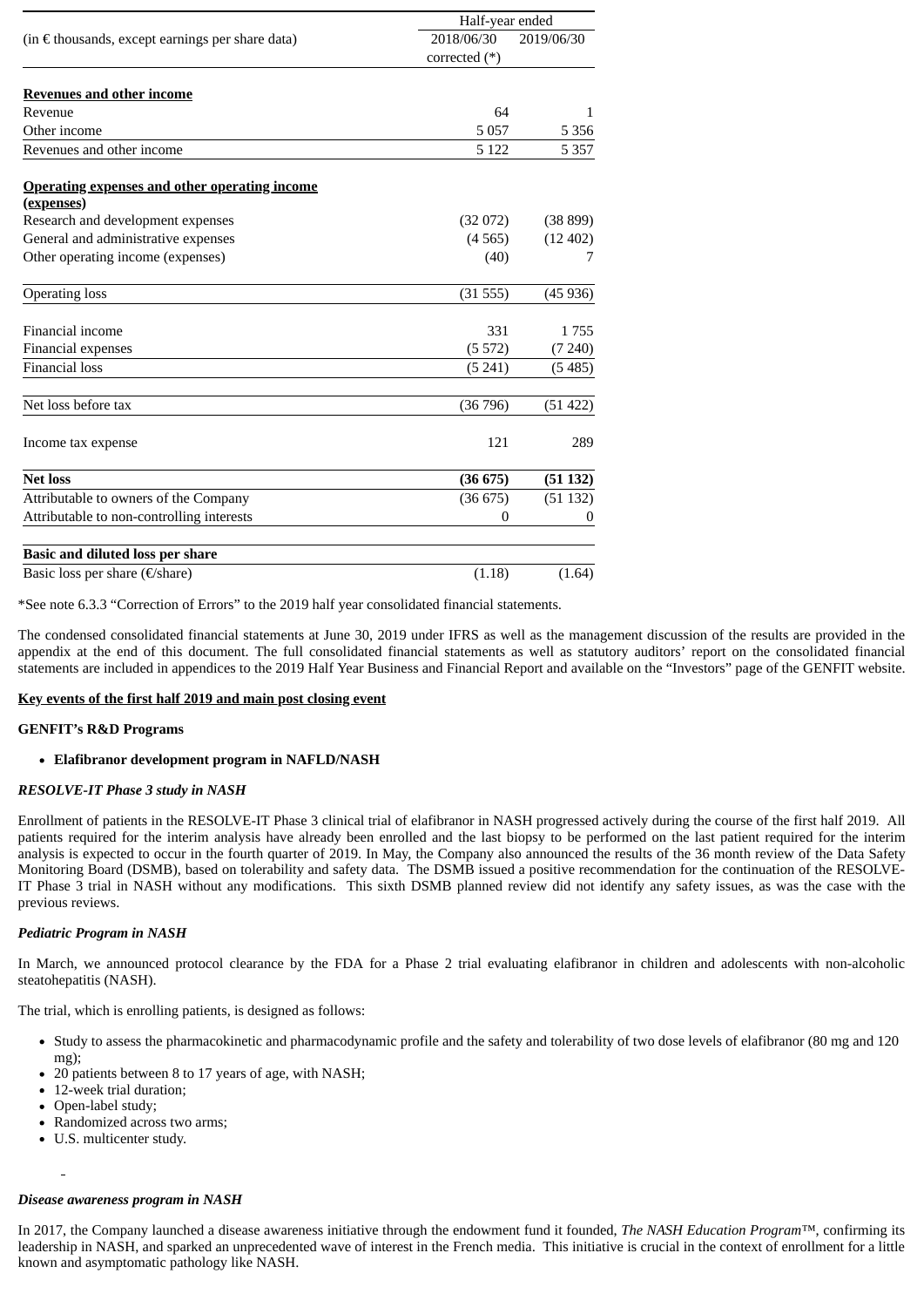During the first half of 2019, the Company continued its disease awareness effort by participating in the 2<sup>nd</sup> Annual International NASH Day that was organized on June 12, 2019 by the Global Liver Institute, with support from organizations including the American Liver Foundation, EASL International Liver Foundation, European Liver Patients Association, NASH Knowledge and Fatty Liver Foundation.

## *Opportunities in NASH combination therapy*

After having identified several molecules having a synergistic activity with elafibranor, we presented our ongoing approach to evaluating elafibranor as the basis for combination therapies in NASH during the 2019 International Liver Congress (ILC), which was held in Vienna, Austria from April 10-14, 2019. The abstract of the poster presented at the ILC *"Elafibranor, a drug candidate for first line NASH monotherapy and a universal backbone for drug combination treatment,*" is available on the ILC's website.

In May and on this basis, we announced our intention to launch a Phase 2 study to evaluate synergies between elafibranor and certain diabetes medications, namely between elafibranor and a GLP-1 receptor agonist, and elafibranor in combination with an SGLT2 inhibitor. This clinical trial, which is expected to launch in the first quarter of 2020, will be a proof of concept study evaluating safety, tolerability and exploratory markers of efficacy in both combinations for the treatment of NASH.

Trial Design:

- Study to assess safety, tolerability and exploratory markers of efficacy of elafibranor (120mg) in combination with a GLP1 analogue or in combination with an SGLT2 inhibitor;
- Study will enroll and monitor patients with suspected NASH and significant to advanced fibrosis, through the use of non-invasive technologies;
- U.S. multi-center study with 24-week trial duration.

The study will also utilize non-invasive diagnostic tools, including NIS4, GENFIT's innovative diagnostic blood test for NASH patient identification and monitoring.

## *New Phase 2 clinical trial in NAFLD*

In June, the Company announced the launch of a Phase 2 clinical trial evaluating elafibranor's activity on liver fat quantity and – most importantly – fat composition in nonalcoholic fatty liver disease (NAFLD) patients.

NAFLD is a common disorder referring to a condition associated with an accumulation of fat in the liver. Although persistent fat in the liver is common and can remain static, NAFLD is known to be a precursor for a much more serious condition, non-alcoholic steatohepatitis or NASH. The composition of hepatic lipids is altered in NASH, especially in patients with diabetes, where polyunsaturated fatty acids are more prominent and give rise to toxic lipid species, such as hepatic ceramides. It is therefore crucial for NASH-targeted drugs to preferentially eliminate lipid species that are substrates for toxic lipid production.

In this context, elafibranor's pluripotent mechanism of a PPAR alpha and delta and its beneficial effects on cardiometabolic lipids (LDL decrease, HDL increase, and TG decrease), glucose metabolism (HbA1c, HOMA-IR, FPG, FFA, C-peptide) could be beneficial in improving the quantity and quality of fat in the liver, specifically targeting the more harmful, lipotoxic fat subtypes that buildup in NAFLD and drive progression to NASH.

The trial, for which patient enrolment is underway, is a Phase 2 randomized, placebo-controlled, double-blind, cross-over study in sixteen patients with NAFL as identified with magnetic resonance spectroscopy (H-MRS). The primary objective will evaluate the effects of treatment with elafibranor (120mg/daily) for 6-weeks vs. placebo on changes in hepatic lipid composition in subjects with fatty liver. Secondary measurements include impact on hepatic glucose production (HGP), glucose homeostasis, lipid metabolism, inflammatory markers and liver function, as well as safety. The trial is conducted in The Netherlands.

## **Elafibranor development program in Primary Biliary Cholangitis (PBC)**

In April, during the 2019 ILC, GENFIT presented new data from the positive Phase 2 results of elafibranor in PBC, for which the top line results had been published by the company in December 2018, in particular on the primary endpoint of ALP percentage change from baseline to week 12. The anticholestatic effects of elafibranor were evaluated in a 12-week double-blind randomized placebo-controlled Phase 2 trial of non-cirrhotic patients with PBC and with inadequate response to ursodeoxycholic acid (UDCA). Patients were randomly assigned to receive elafibranor 80 mg/day, 120 mg/day or placebo (15 patients per group).

In addition to significant reductions in ALP already published in December 2018, the new data set presented at the 2019 ILC showed that patients, in both elafibranor-treated groups, showed improvements in other PBC markers. The effect on gamma-glutamyl transferase (GGT) was highly significant as compared to placebo: -39% (80mg) and -40% (120mg), (p=0.001 and p=0.002 respectively). Improvements in lipid markers including total cholesterol, low-density lipoprotein and triglycerides, as well as reduction of anti-inflammatory markers (such as IgM, CRP, haptoglobin and fibrinogen); and a decrease in C4, an intermediate of bile acid synthesis, were also noted.

This new data set also suggests an improvement in pruritus – a major symptom of PBC. By self-reported visual analogue scale (VAS) in patients with pruritus at baseline (10/group), the VAS median percentage change from baseline to week 12 was -24%, -49% and -7% in the 80mg, 120 mg and Pbo groups, respectively.

On the basis of this positive data set and the results announced in December 2018, the Company announced its plans to launch a phase 3 trial of elafibranor in PBC, expected in the first quarter of 2020.

Also in April, the Company announced that the FDA had granted elafibranor Breakthrough Therapy Designation for the treatment of PBC in adults with inadequate response to UDCA

Breakthrough Therapy Designation is granted by the FDA to expedite the development and review of drugs designed to treat serious conditions for which preliminary data and evidence indicate that the product candidate may demonstrate substantial improvements over existing therapies on one or more clinically significant endpoints.

Finally, in July 2019, the Company announced that the FDA and EMA had granted Orphan Drug designation to elafibranor for the treatment of PBC.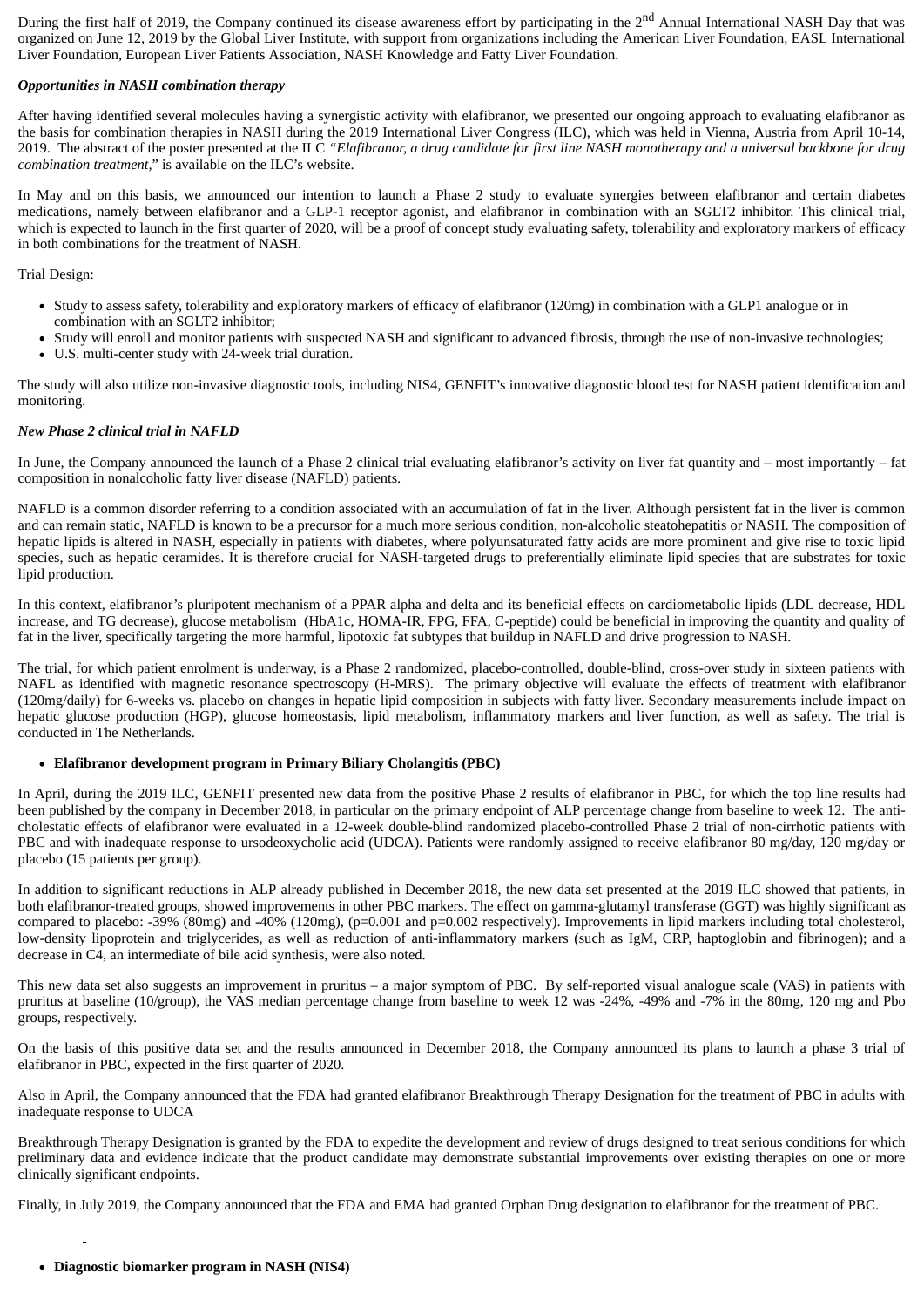At the 2019 ILC, the Company presented a poster entitled "Assessment of NIS4 clinical utility for identification of patients with active NASH (NAS>=4) and significant fibrosis (F>=2) in patients at risk of NASH".

This poster, the abstract of which can be viewed and downloaded on the ILC's website, provides key insights on the use of clinically meaningful threshold NIS4 values for non-invasive screening of patients with risk factors for NASH and accurate identification of patients who should be considered for pharmacological intervention (NASH with NAS≥4 and significant fibrosis defined as F≥2).

As indicated below, in January 2019, the Company signed a license agreement with Covance regarding NIS4 (see section 2.2 below).

## **Repurposing of nitazoxanide in fibrosis (TGFTX4 program)**

Enrollment of patients in the Phase 2 proof-of-concept study to evaluate nitazoxanide in NASH patients with advanced fibrosis continued throughout the first half of 2019. We expect to publish the top line results of this trial in mid-2020.

In April, at the 2019 ILC, GENFIT presented its ongoing approach to evaluating elafibranor as the basis for combination therapies in NASH in an oral presentation *"Elafibranor and nitazoxanide synergize to reduce fibrosis in a NASH model"* that highlighted new results on the complementary actions of both GENFIT drug candidates, elafibranor and nitazoxanide, to reduce fibrosis in NASH. The abstract is available to view and download on the ILC's website.

#### **Business Development Activities**

Our business development efforts to sign licensing agreements or joint marketing agreements with one or more pharmaceutical companies with the financial capacity and specific expertise required to successfully complete clinical trials and bring medicines and/or diagnostic tools to market materialized in the first half of 2019 with the signature of two agreements, one in the field of diagnostics and the other concerning the development of elafibranor in China.

In January, the Company signed a licensing agreement with Covance, LabCorp's drug development business. The licensing agreement aims to expand access to NIS4, a non-invasive IVD test developed by GENFIT to identify and monitor NASH patients, in the clinical research space. The primary focus of the licensing agreement is to deploy NIS4 in the clinical research space through Covance's central laboratories to further validate the test's use for better identification and characterization of patients, and to generate new biological insights on NASH disease pathogenesis.

Both LabCorp Diagnostics and Covance have been involved in the development of drugs and diagnostics for more than 20 years, and Covance is a recognized global leader in NASH clinical trials.

At the end of June, the Company announced the signing of a licensing and collaboration agreement with Terns Pharmaceuticals ("Terns"), granting Terns the rights to develop and commercialize elafibranor, GENFIT's proprietary compound, in Greater China. Under the terms of the licensing agreement, GENFIT received an upfront payment from Terns of \$35 million and will be eligible to receive up to \$193 million in potential clinical, regulatory and commercial milestone payments. Terns obtains the exclusive rights to develop, register and market elafibranor in mainland China, Hong Kong, Macau and Taiwan ("Greater China") for both NASH and PBC. Upon commercial launch of elafibranor for the treatment of NASH in Greater China, GENFIT will be entitled to receive mid-teen percentage royalties from Terns based on sales in the territory.

As part of the deal, GENFIT and Terns will also undertake joint R&D projects in liver disease, including the development of elafibranor in combination with Terns' proprietary compounds.

Backed by experienced investors in the pharmaceutical industry, including Orbimed, Lilly Asia Ventures, Vivo Capital and Decheng Capital, Terns, an international company based in the United States and China, has extensive clinical development capabilities in China and a robust pipeline of early-stage candidates that present promising opportunities for potential combination therapy with elafibranor.

We believe that, with a strong presence in China, a seasoned leadership team, and roots in the San Francisco Bay Area biotechnology hub, Terns is wellpositioned to maximize elafibranor's value in China. Terns' large footprint in both geographies provides an advantage in navigating the development and regulatory processes required to obtain approvals in Greater China territories, while also ensuring the preparation for a strong commercial launch and long-term sales growth.

#### **Corporate development activities**

At the end of March, the Company completed its initial public offering on the Nasdaq Select Global Market, raising a total gross amount of approximately US \$ 155.4 million in a global offer of American Depositary Shares (ADS) in the United States and a private placement of shares in Europe (including in France) and other countries outside the United States. GENFIT placed 7,647,500 new shares at an issue price of USD 20.32 per ADS and EUR 18.00 per new share. The offer represented approximately 20% of the share capital before the transaction and brought the total number of shares after IPO to 38,831,421.

GENFIT's ordinary shares are listed on the regulated market of Euronext in Paris under the symbol "GNFT". Since March 27, 2019, our ADSs are listed on the Nasdaq Global Select Market in the United States, under the symbol "GNFT".

## **Main events after the reporting period**

At the end of July, the Company announced that the FDA and EMA had granted Orphan Drug designation to elafibranor for the treatment of PBC.

Early September, following the decision of Jean-François Mouney to focus exclusively on his roles as Chairman of the Board and member/chairman of several of its committees, the Company announced that it would separate the roles of Chairman and CEO. On his recommendation, Pascal Prigent, currently the EVP of Marketing and Commercial Development, has been appointed as CEO by the Board, starting from September 16, 2019. Dr. Dean Hum, Chief Operating Officer and Chief Scientific Officer, was named Chairman of GENFIT Corp, the Company's US subsidiary.

Since joining GENFIT in May 2018, Pascal Prigent has worked closely with Jean-François Mouney and Dr. Hum, since his arrival. A member of the Executive Committee, Pascal is instrumental in establishing a global team of high profile collaborators and consultants with the objective to prepare for the potential commercialization of elafibranor and NIS4. Prior to GENFIT, Pascal had over 20 years of experience in the pharmaceutical industry, including international management roles with Eli Lilly and GlaxoSmithKline.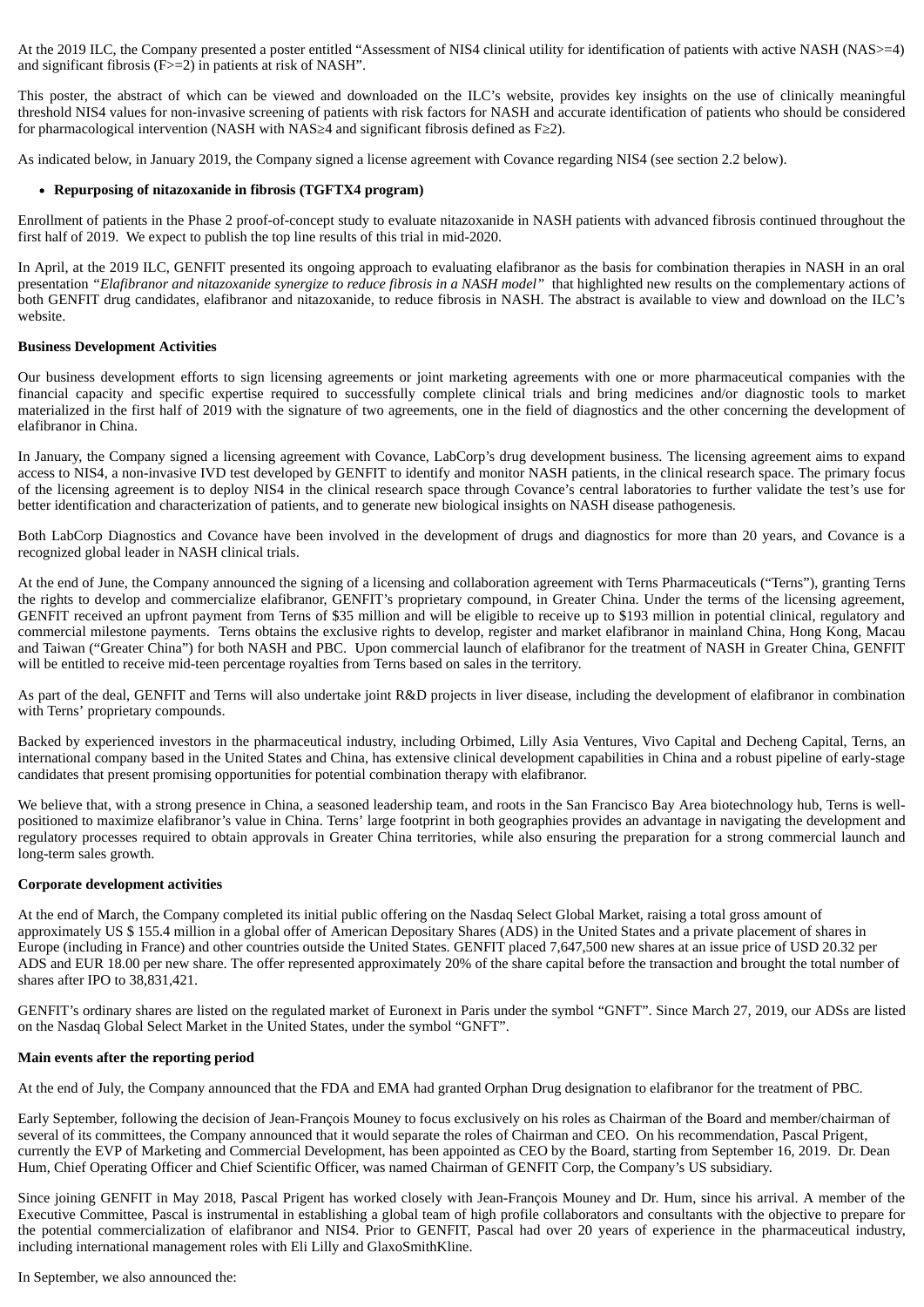- arrival of Dr. Carol L. Addy as Chief Medical Officer. Dr. Addy, who is based in the Cambridge, M.A. office, will drive the medical strategy of the Company, including clinical development and medical affairs. She brings with her over 20 years of experience in the healthcare space, and over 10 years leading clinical development teams in the pharmaceutical industry, supporting early and late-stage investigation of novel drugs and creating innovative solutions for the life-cycle management of approved therapies in obesity and diabetes. Prior to joining GENFIT, she held various leadership roles, including most recently, Chief Medical Officer at Health Management Resources, a subsidiary of Merck & Co., and as Associate Director, Director and Senior Principal Scientist at Merck Research Laboratories.
- the promotion of Dr. Suneil Hosmane to Head of Global Diagnostics. Suneil, who joined GENFIT Corp. in 2018 as Executive Vice President of Strategic Development, will manage the development and marketing activities related to NIS4. Beyond NIS4, Suneil will also be spearheading the in-house biomarker discovery program and designing additional non-invasive diagnostic solutions for metabolic and liver diseases.

Dr. Addy and Dr. Hosmane have both joined the Company's Executive Committee.

Finally, through its strategic partnership with Terns Pharmaceuticals, the Company received, after the reporting period, the USD \$35 million upfront payment under the license and collaboration agreement.

See also Note 6.27 to the 2019 half year consolidated financial statements for other events after the reporting period.

## **APPENDICES**

## **GENFIT**

## **Half-year Consolidated**

## **Financial Results**

#### **At June 30, 2019**

The Condensed Consolidated Statements of Financial Position, Statements of Operations and Statements of Cash Flow of the Group were prepared in accordance International Financial Reporting Standards (IFRS).

The limited review procedures on the condensed consolidated financial statements have been performed. The half year consolidated financial statements for the period ended June 30, 2019 were approved by Board of Directors on September 30, 2019.

The full consolidated financial statements as well as the notes to the consolidated financial statements for the period ended June 30, 2019 and the statutory auditor's report on the consolidated financial statements are included in appendices of the Half Year Business and Financial Report at June 30, 2019 and available on the "Investors" page of the GENFIT website.

## **Condensed Consolidated Statement of Financial Position**

| <b>ASSETS</b>                            | As of      |            |
|------------------------------------------|------------|------------|
| (in $\epsilon$ thousands)                | 2018/12/31 | 2019/06/30 |
| <b>Current assets</b>                    |            |            |
| Cash and cash equivalents                | 207 240    | 281 920    |
| Current trade and others receivables     | 8 7 9 4    | 19 16 1    |
| Other current assets                     | 2078       | 3 3 0 3    |
| <b>Inventories</b>                       | 4          |            |
| Total - Current assets                   | 218 116    | 304 389    |
| <b>Non-current assets</b>                |            |            |
| Intangible assets                        | 796        | 1 0 1 7    |
| Property, plant and equipment            | 7 7 6 4    | 17 250     |
| Non-current trade and others receivables | 1489       | 0          |
| Other non-current financial assets       | 1 3 1 3    | 1 0 5 5    |
| Deferred tax assets                      | 0          | 0          |
| Total - Non-current assets               | 11 362     | 19 322     |
| <b>Total - Assets</b>                    | 229 478    | 323 710    |
| SHAREHOLDERS' EQUITY AND LIABILITIES     | As of      |            |
| (in $\epsilon$ thousands)                | 2018/12/31 | 2019/06/30 |
| <b>Current liabilities</b>               |            |            |
| Current convertible loans                | 1 3 1 2    | 1 3 1 2    |
| Other current loans and borrowings       | 1848       | 3 0 6 1    |
| Current trade and other payables         | 35 974     | 40 948     |
| Current deferred income and revenue      | 1          | 1          |
| Current provisions                       | 112        | 1906       |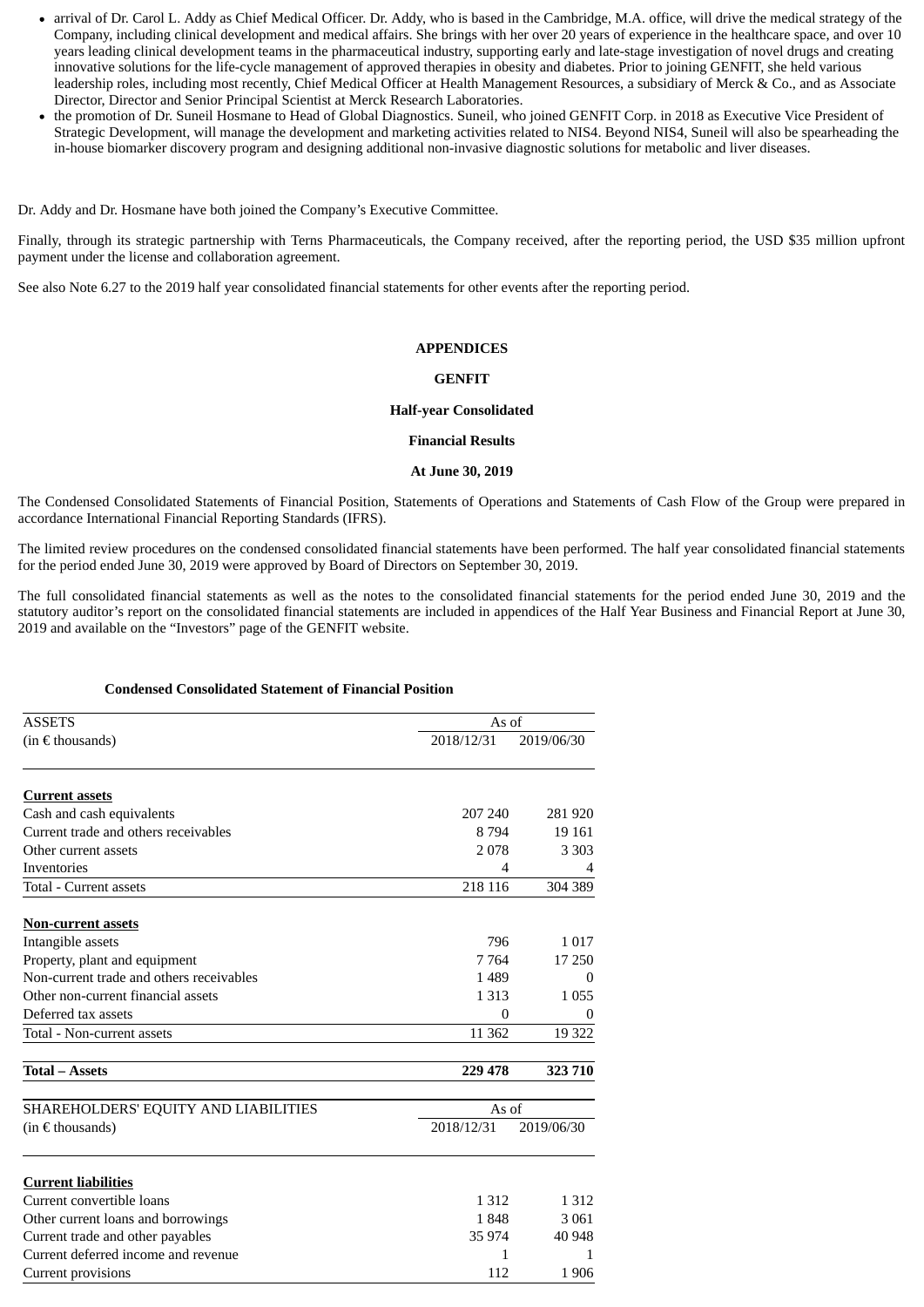| Total - Current liabilities                | 39 248    | 47 229   |
|--------------------------------------------|-----------|----------|
|                                            |           |          |
| Non-current liabilities                    |           |          |
| Non-current convertible loans              | 159 176   | 161 612  |
| Other non-current loans and borrowings     | 7 255     | 16 048   |
| Non-current employee benefits              | 1 085     | 1 2 9 1  |
| Deferred tax liabilities                   | 1 773     | 1486     |
| Total - Non-current liabilities            | 169 291   | 180 437  |
| <b>Shareholders' equity</b>                |           |          |
| Share capital                              | 7 7 9 6   | 9 708    |
| Share premium                              | 251 554   | 376 477  |
| Accumulated deficit                        | (158 897) | (239014) |
| Currency translation adjustment            | 6         |          |
| Net loss                                   | (79 521)  | (51 132) |
| Total shareholders' equity - Group share   | 20 939    | 96 044   |
| Non-controlling interests                  | 0         | $\Omega$ |
| Total - Shareholders' equity               | 20 9 39   | 96 044   |
| Total - Shareholders' equity & liabilities | 229 478   | 323 710  |

**Condensed Consolidated Statement of Operations**

|                                                      |                 | Half-year ended |  |  |
|------------------------------------------------------|-----------------|-----------------|--|--|
| (in € thousands, except earnings per share data)     | 2018/06/30      | 2019/06/30      |  |  |
|                                                      | corrected $(*)$ |                 |  |  |
| <b>Revenues and other income</b>                     |                 |                 |  |  |
| Revenue                                              | 64              | 1               |  |  |
| Other income                                         | 5057            | 5 3 5 6         |  |  |
| Revenues and other income                            | 5 1 2 2         | 5 3 5 7         |  |  |
| <b>Operating expenses and other operating income</b> |                 |                 |  |  |
| (expenses)                                           |                 |                 |  |  |
| Research and development expenses                    | (32072)         | (38899)         |  |  |
| General and administrative expenses                  | (4565)          | (12 402)        |  |  |
| Other operating income (expenses)                    | (40)            | 7               |  |  |
| <b>Operating loss</b>                                | (31555)         | (45936)         |  |  |
| Financial income                                     | 331             | 1755            |  |  |
| Financial expenses                                   | (5572)          | (7240)          |  |  |
| <b>Financial loss</b>                                | (5241)          | (5485)          |  |  |
| Net loss before tax                                  | (36796)         | (51 422)        |  |  |
| Income tax expense                                   | 121             | 289             |  |  |
| <b>Net loss</b>                                      | (36675)         | (51132)         |  |  |
| Attributable to owners of the Company                | (36675)         | (51 132)        |  |  |
| Attributable to non-controlling interests            | $\mathbf{0}$    | 0               |  |  |
| <b>Basic and diluted loss per share</b>              |                 |                 |  |  |
| Basic loss per share (€/share)                       | (1.18)          | (1.64)          |  |  |

**\*** See note 6.3.3 "Correction of errors" to the 2019 half year consolidated financial statements.

|                                                                                         |                    | <b>Condensed Statement of Cash Flows</b> |                    |
|-----------------------------------------------------------------------------------------|--------------------|------------------------------------------|--------------------|
|                                                                                         | Half-year<br>ended | Year ended                               | Half-year<br>ended |
| $(in \in$ thousands)                                                                    | 30/06/2018         | 31/12/2018                               | 30/06/2019         |
|                                                                                         | corrected $(*)$    |                                          |                    |
| <b>Cash flows from operating activities</b><br>+ Net loss<br>+ Non-controlling interets | (36675)<br>0       | (79521)<br>$\Omega$                      | (51132)            |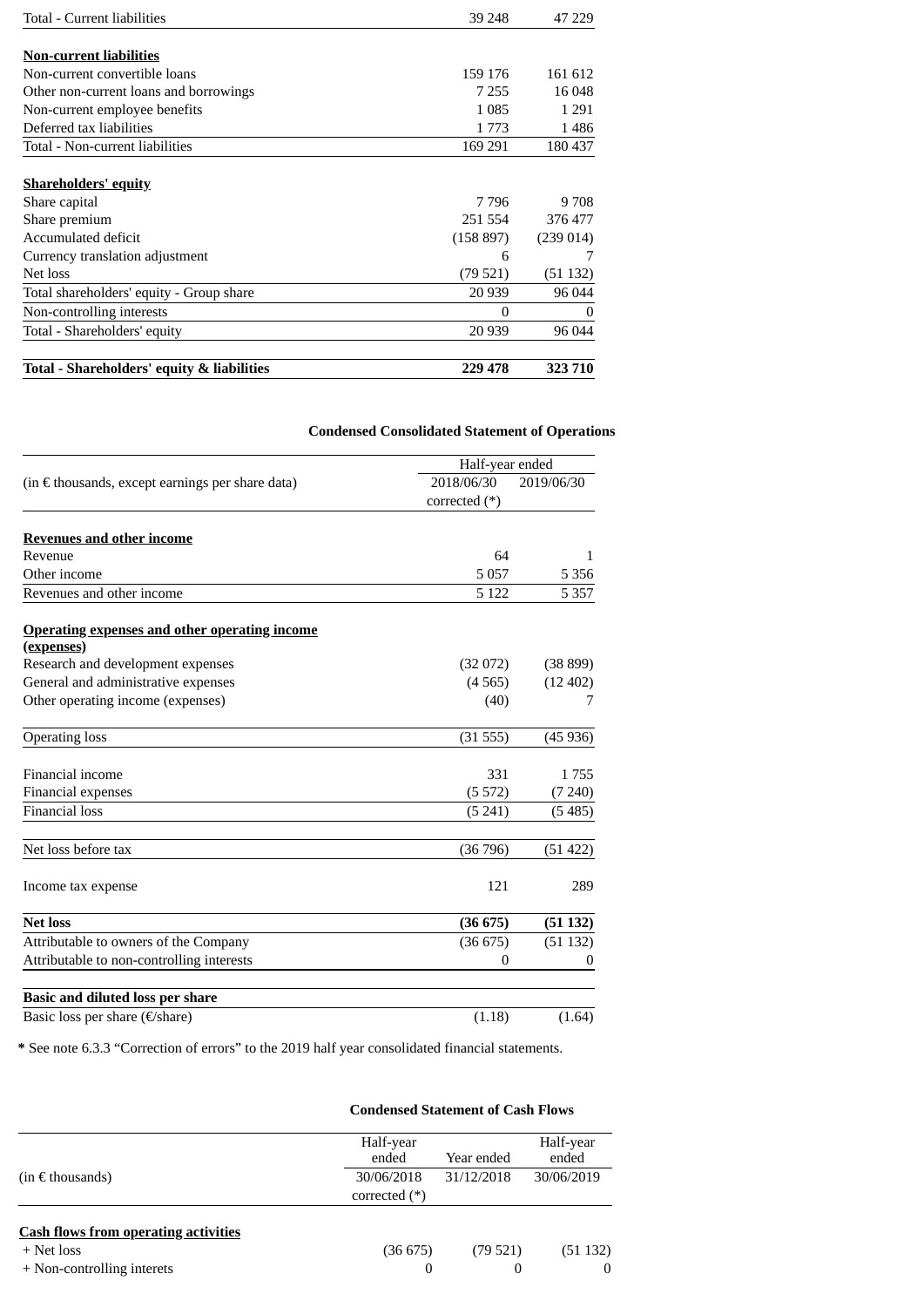## **Reconciliation of net loss to net cash used in operating activities**

| + Amortization<br>832<br>1819<br>1542<br>+ Depreciation and impairment charges<br>(25)<br>(208)<br>1804<br>+ Expenses related to share-based compensation<br>271<br>787<br>356<br>- Gain on disposal of property, plant and equipment<br>(2)<br>(2)<br>(1)<br>+ Net finance expenses<br>5469<br>10971<br>5 6 6 9<br>+ Income tax expense<br>(121)<br>(354)<br>(289)<br>+ Other non-cash items<br>(11)<br>0<br>1<br>Operating cash flows before change in working<br>(30 250)<br>(66507)<br>capital<br>(42 062)<br><b>Change in:</b><br>Decrease / (increase) in inventories<br>(0)<br>(0)<br>0<br>Increase in trade receivables and other assets<br>(5657)<br>(724)<br>(10103)<br>4 3 0 0<br>Increase in trade payables and other liabilities<br>11 0 56<br>5 3 0 7<br>10 3 32<br>Change in working capital<br>(1356)<br>(4797)<br>59<br>93<br>Income tax paid<br>0<br>Net cash flows used in operating activities<br>(31547)<br>(56081)<br>(46 859)<br><b>Cash flows from investment activities</b><br>- Acquisition of property, plant and equipment<br>(983)<br>(2938)<br>(65)<br>+ Proceeds from disposal of property, plant and<br>3<br>equipment<br>0<br>(0)<br>- Acquisition of financial instruments<br>(48)<br>(1050)<br>(128)<br>+ Proceeds from sale of financial instruments<br>0<br>0<br>0<br>- Acquisition of subsidiary, net of cash acquired<br>$\mathbf{0}$<br>0<br>0<br>Net cash flows used in investment activities<br>(1031)<br>(3986)<br>(193)<br><b>Cash flows from financing activities</b><br>+ Proceeds from issue of share capital (net)<br>0<br>$\boldsymbol{0}$<br>126 479<br>+ Proceeds from subscription / exercise of share<br>$\mathbf{0}$<br>37<br>0<br>warrants<br>+ Proceeds from new loans and borrowings net of<br>issue costs<br>800<br>1800<br>$\bf{0}$<br>- Repayments of loans and borrowings<br>(961)<br>(1513)<br>(2 000)<br>- Financial interests paid (including finance lease)<br>(3071)<br>(6351)<br>(3 234)<br>Net cash flows provided by / (used in ) financing<br>(3 232)<br>(6514)<br>activities<br>121732<br>Increase / (decrease) in cash and cash equivalents<br>(35810)<br>(66580)<br>74 680<br>Cash and cash equivalents at the beginning of the<br>273 820<br>273820<br><u>period</u><br>207 240<br>Cash and cash equivalents at the end of the<br>238 010<br>207 240<br>period<br>281920 | <u>operating activities</u><br>Adjustments for: |  |  |
|----------------------------------------------------------------------------------------------------------------------------------------------------------------------------------------------------------------------------------------------------------------------------------------------------------------------------------------------------------------------------------------------------------------------------------------------------------------------------------------------------------------------------------------------------------------------------------------------------------------------------------------------------------------------------------------------------------------------------------------------------------------------------------------------------------------------------------------------------------------------------------------------------------------------------------------------------------------------------------------------------------------------------------------------------------------------------------------------------------------------------------------------------------------------------------------------------------------------------------------------------------------------------------------------------------------------------------------------------------------------------------------------------------------------------------------------------------------------------------------------------------------------------------------------------------------------------------------------------------------------------------------------------------------------------------------------------------------------------------------------------------------------------------------------------------------------------------------------------------------------------------------------------------------------------------------------------------------------------------------------------------------------------------------------------------------------------------------------------------------------------------------------------------------------------------------------------------------------------------------------------------------------------------------------------------------------------------------------------|-------------------------------------------------|--|--|
|                                                                                                                                                                                                                                                                                                                                                                                                                                                                                                                                                                                                                                                                                                                                                                                                                                                                                                                                                                                                                                                                                                                                                                                                                                                                                                                                                                                                                                                                                                                                                                                                                                                                                                                                                                                                                                                                                                                                                                                                                                                                                                                                                                                                                                                                                                                                                    |                                                 |  |  |
|                                                                                                                                                                                                                                                                                                                                                                                                                                                                                                                                                                                                                                                                                                                                                                                                                                                                                                                                                                                                                                                                                                                                                                                                                                                                                                                                                                                                                                                                                                                                                                                                                                                                                                                                                                                                                                                                                                                                                                                                                                                                                                                                                                                                                                                                                                                                                    |                                                 |  |  |
|                                                                                                                                                                                                                                                                                                                                                                                                                                                                                                                                                                                                                                                                                                                                                                                                                                                                                                                                                                                                                                                                                                                                                                                                                                                                                                                                                                                                                                                                                                                                                                                                                                                                                                                                                                                                                                                                                                                                                                                                                                                                                                                                                                                                                                                                                                                                                    |                                                 |  |  |
|                                                                                                                                                                                                                                                                                                                                                                                                                                                                                                                                                                                                                                                                                                                                                                                                                                                                                                                                                                                                                                                                                                                                                                                                                                                                                                                                                                                                                                                                                                                                                                                                                                                                                                                                                                                                                                                                                                                                                                                                                                                                                                                                                                                                                                                                                                                                                    |                                                 |  |  |
|                                                                                                                                                                                                                                                                                                                                                                                                                                                                                                                                                                                                                                                                                                                                                                                                                                                                                                                                                                                                                                                                                                                                                                                                                                                                                                                                                                                                                                                                                                                                                                                                                                                                                                                                                                                                                                                                                                                                                                                                                                                                                                                                                                                                                                                                                                                                                    |                                                 |  |  |
|                                                                                                                                                                                                                                                                                                                                                                                                                                                                                                                                                                                                                                                                                                                                                                                                                                                                                                                                                                                                                                                                                                                                                                                                                                                                                                                                                                                                                                                                                                                                                                                                                                                                                                                                                                                                                                                                                                                                                                                                                                                                                                                                                                                                                                                                                                                                                    |                                                 |  |  |
|                                                                                                                                                                                                                                                                                                                                                                                                                                                                                                                                                                                                                                                                                                                                                                                                                                                                                                                                                                                                                                                                                                                                                                                                                                                                                                                                                                                                                                                                                                                                                                                                                                                                                                                                                                                                                                                                                                                                                                                                                                                                                                                                                                                                                                                                                                                                                    |                                                 |  |  |
|                                                                                                                                                                                                                                                                                                                                                                                                                                                                                                                                                                                                                                                                                                                                                                                                                                                                                                                                                                                                                                                                                                                                                                                                                                                                                                                                                                                                                                                                                                                                                                                                                                                                                                                                                                                                                                                                                                                                                                                                                                                                                                                                                                                                                                                                                                                                                    |                                                 |  |  |
|                                                                                                                                                                                                                                                                                                                                                                                                                                                                                                                                                                                                                                                                                                                                                                                                                                                                                                                                                                                                                                                                                                                                                                                                                                                                                                                                                                                                                                                                                                                                                                                                                                                                                                                                                                                                                                                                                                                                                                                                                                                                                                                                                                                                                                                                                                                                                    |                                                 |  |  |
|                                                                                                                                                                                                                                                                                                                                                                                                                                                                                                                                                                                                                                                                                                                                                                                                                                                                                                                                                                                                                                                                                                                                                                                                                                                                                                                                                                                                                                                                                                                                                                                                                                                                                                                                                                                                                                                                                                                                                                                                                                                                                                                                                                                                                                                                                                                                                    |                                                 |  |  |
|                                                                                                                                                                                                                                                                                                                                                                                                                                                                                                                                                                                                                                                                                                                                                                                                                                                                                                                                                                                                                                                                                                                                                                                                                                                                                                                                                                                                                                                                                                                                                                                                                                                                                                                                                                                                                                                                                                                                                                                                                                                                                                                                                                                                                                                                                                                                                    |                                                 |  |  |
|                                                                                                                                                                                                                                                                                                                                                                                                                                                                                                                                                                                                                                                                                                                                                                                                                                                                                                                                                                                                                                                                                                                                                                                                                                                                                                                                                                                                                                                                                                                                                                                                                                                                                                                                                                                                                                                                                                                                                                                                                                                                                                                                                                                                                                                                                                                                                    |                                                 |  |  |
|                                                                                                                                                                                                                                                                                                                                                                                                                                                                                                                                                                                                                                                                                                                                                                                                                                                                                                                                                                                                                                                                                                                                                                                                                                                                                                                                                                                                                                                                                                                                                                                                                                                                                                                                                                                                                                                                                                                                                                                                                                                                                                                                                                                                                                                                                                                                                    |                                                 |  |  |
|                                                                                                                                                                                                                                                                                                                                                                                                                                                                                                                                                                                                                                                                                                                                                                                                                                                                                                                                                                                                                                                                                                                                                                                                                                                                                                                                                                                                                                                                                                                                                                                                                                                                                                                                                                                                                                                                                                                                                                                                                                                                                                                                                                                                                                                                                                                                                    |                                                 |  |  |
|                                                                                                                                                                                                                                                                                                                                                                                                                                                                                                                                                                                                                                                                                                                                                                                                                                                                                                                                                                                                                                                                                                                                                                                                                                                                                                                                                                                                                                                                                                                                                                                                                                                                                                                                                                                                                                                                                                                                                                                                                                                                                                                                                                                                                                                                                                                                                    |                                                 |  |  |
|                                                                                                                                                                                                                                                                                                                                                                                                                                                                                                                                                                                                                                                                                                                                                                                                                                                                                                                                                                                                                                                                                                                                                                                                                                                                                                                                                                                                                                                                                                                                                                                                                                                                                                                                                                                                                                                                                                                                                                                                                                                                                                                                                                                                                                                                                                                                                    |                                                 |  |  |
|                                                                                                                                                                                                                                                                                                                                                                                                                                                                                                                                                                                                                                                                                                                                                                                                                                                                                                                                                                                                                                                                                                                                                                                                                                                                                                                                                                                                                                                                                                                                                                                                                                                                                                                                                                                                                                                                                                                                                                                                                                                                                                                                                                                                                                                                                                                                                    |                                                 |  |  |
|                                                                                                                                                                                                                                                                                                                                                                                                                                                                                                                                                                                                                                                                                                                                                                                                                                                                                                                                                                                                                                                                                                                                                                                                                                                                                                                                                                                                                                                                                                                                                                                                                                                                                                                                                                                                                                                                                                                                                                                                                                                                                                                                                                                                                                                                                                                                                    |                                                 |  |  |
|                                                                                                                                                                                                                                                                                                                                                                                                                                                                                                                                                                                                                                                                                                                                                                                                                                                                                                                                                                                                                                                                                                                                                                                                                                                                                                                                                                                                                                                                                                                                                                                                                                                                                                                                                                                                                                                                                                                                                                                                                                                                                                                                                                                                                                                                                                                                                    |                                                 |  |  |
|                                                                                                                                                                                                                                                                                                                                                                                                                                                                                                                                                                                                                                                                                                                                                                                                                                                                                                                                                                                                                                                                                                                                                                                                                                                                                                                                                                                                                                                                                                                                                                                                                                                                                                                                                                                                                                                                                                                                                                                                                                                                                                                                                                                                                                                                                                                                                    |                                                 |  |  |
|                                                                                                                                                                                                                                                                                                                                                                                                                                                                                                                                                                                                                                                                                                                                                                                                                                                                                                                                                                                                                                                                                                                                                                                                                                                                                                                                                                                                                                                                                                                                                                                                                                                                                                                                                                                                                                                                                                                                                                                                                                                                                                                                                                                                                                                                                                                                                    |                                                 |  |  |
|                                                                                                                                                                                                                                                                                                                                                                                                                                                                                                                                                                                                                                                                                                                                                                                                                                                                                                                                                                                                                                                                                                                                                                                                                                                                                                                                                                                                                                                                                                                                                                                                                                                                                                                                                                                                                                                                                                                                                                                                                                                                                                                                                                                                                                                                                                                                                    |                                                 |  |  |
|                                                                                                                                                                                                                                                                                                                                                                                                                                                                                                                                                                                                                                                                                                                                                                                                                                                                                                                                                                                                                                                                                                                                                                                                                                                                                                                                                                                                                                                                                                                                                                                                                                                                                                                                                                                                                                                                                                                                                                                                                                                                                                                                                                                                                                                                                                                                                    |                                                 |  |  |
|                                                                                                                                                                                                                                                                                                                                                                                                                                                                                                                                                                                                                                                                                                                                                                                                                                                                                                                                                                                                                                                                                                                                                                                                                                                                                                                                                                                                                                                                                                                                                                                                                                                                                                                                                                                                                                                                                                                                                                                                                                                                                                                                                                                                                                                                                                                                                    |                                                 |  |  |
|                                                                                                                                                                                                                                                                                                                                                                                                                                                                                                                                                                                                                                                                                                                                                                                                                                                                                                                                                                                                                                                                                                                                                                                                                                                                                                                                                                                                                                                                                                                                                                                                                                                                                                                                                                                                                                                                                                                                                                                                                                                                                                                                                                                                                                                                                                                                                    |                                                 |  |  |
|                                                                                                                                                                                                                                                                                                                                                                                                                                                                                                                                                                                                                                                                                                                                                                                                                                                                                                                                                                                                                                                                                                                                                                                                                                                                                                                                                                                                                                                                                                                                                                                                                                                                                                                                                                                                                                                                                                                                                                                                                                                                                                                                                                                                                                                                                                                                                    |                                                 |  |  |
|                                                                                                                                                                                                                                                                                                                                                                                                                                                                                                                                                                                                                                                                                                                                                                                                                                                                                                                                                                                                                                                                                                                                                                                                                                                                                                                                                                                                                                                                                                                                                                                                                                                                                                                                                                                                                                                                                                                                                                                                                                                                                                                                                                                                                                                                                                                                                    |                                                 |  |  |
|                                                                                                                                                                                                                                                                                                                                                                                                                                                                                                                                                                                                                                                                                                                                                                                                                                                                                                                                                                                                                                                                                                                                                                                                                                                                                                                                                                                                                                                                                                                                                                                                                                                                                                                                                                                                                                                                                                                                                                                                                                                                                                                                                                                                                                                                                                                                                    |                                                 |  |  |
|                                                                                                                                                                                                                                                                                                                                                                                                                                                                                                                                                                                                                                                                                                                                                                                                                                                                                                                                                                                                                                                                                                                                                                                                                                                                                                                                                                                                                                                                                                                                                                                                                                                                                                                                                                                                                                                                                                                                                                                                                                                                                                                                                                                                                                                                                                                                                    |                                                 |  |  |
|                                                                                                                                                                                                                                                                                                                                                                                                                                                                                                                                                                                                                                                                                                                                                                                                                                                                                                                                                                                                                                                                                                                                                                                                                                                                                                                                                                                                                                                                                                                                                                                                                                                                                                                                                                                                                                                                                                                                                                                                                                                                                                                                                                                                                                                                                                                                                    |                                                 |  |  |
|                                                                                                                                                                                                                                                                                                                                                                                                                                                                                                                                                                                                                                                                                                                                                                                                                                                                                                                                                                                                                                                                                                                                                                                                                                                                                                                                                                                                                                                                                                                                                                                                                                                                                                                                                                                                                                                                                                                                                                                                                                                                                                                                                                                                                                                                                                                                                    |                                                 |  |  |
|                                                                                                                                                                                                                                                                                                                                                                                                                                                                                                                                                                                                                                                                                                                                                                                                                                                                                                                                                                                                                                                                                                                                                                                                                                                                                                                                                                                                                                                                                                                                                                                                                                                                                                                                                                                                                                                                                                                                                                                                                                                                                                                                                                                                                                                                                                                                                    |                                                 |  |  |
|                                                                                                                                                                                                                                                                                                                                                                                                                                                                                                                                                                                                                                                                                                                                                                                                                                                                                                                                                                                                                                                                                                                                                                                                                                                                                                                                                                                                                                                                                                                                                                                                                                                                                                                                                                                                                                                                                                                                                                                                                                                                                                                                                                                                                                                                                                                                                    |                                                 |  |  |
|                                                                                                                                                                                                                                                                                                                                                                                                                                                                                                                                                                                                                                                                                                                                                                                                                                                                                                                                                                                                                                                                                                                                                                                                                                                                                                                                                                                                                                                                                                                                                                                                                                                                                                                                                                                                                                                                                                                                                                                                                                                                                                                                                                                                                                                                                                                                                    |                                                 |  |  |
|                                                                                                                                                                                                                                                                                                                                                                                                                                                                                                                                                                                                                                                                                                                                                                                                                                                                                                                                                                                                                                                                                                                                                                                                                                                                                                                                                                                                                                                                                                                                                                                                                                                                                                                                                                                                                                                                                                                                                                                                                                                                                                                                                                                                                                                                                                                                                    |                                                 |  |  |
|                                                                                                                                                                                                                                                                                                                                                                                                                                                                                                                                                                                                                                                                                                                                                                                                                                                                                                                                                                                                                                                                                                                                                                                                                                                                                                                                                                                                                                                                                                                                                                                                                                                                                                                                                                                                                                                                                                                                                                                                                                                                                                                                                                                                                                                                                                                                                    |                                                 |  |  |
|                                                                                                                                                                                                                                                                                                                                                                                                                                                                                                                                                                                                                                                                                                                                                                                                                                                                                                                                                                                                                                                                                                                                                                                                                                                                                                                                                                                                                                                                                                                                                                                                                                                                                                                                                                                                                                                                                                                                                                                                                                                                                                                                                                                                                                                                                                                                                    |                                                 |  |  |
|                                                                                                                                                                                                                                                                                                                                                                                                                                                                                                                                                                                                                                                                                                                                                                                                                                                                                                                                                                                                                                                                                                                                                                                                                                                                                                                                                                                                                                                                                                                                                                                                                                                                                                                                                                                                                                                                                                                                                                                                                                                                                                                                                                                                                                                                                                                                                    |                                                 |  |  |
|                                                                                                                                                                                                                                                                                                                                                                                                                                                                                                                                                                                                                                                                                                                                                                                                                                                                                                                                                                                                                                                                                                                                                                                                                                                                                                                                                                                                                                                                                                                                                                                                                                                                                                                                                                                                                                                                                                                                                                                                                                                                                                                                                                                                                                                                                                                                                    |                                                 |  |  |
|                                                                                                                                                                                                                                                                                                                                                                                                                                                                                                                                                                                                                                                                                                                                                                                                                                                                                                                                                                                                                                                                                                                                                                                                                                                                                                                                                                                                                                                                                                                                                                                                                                                                                                                                                                                                                                                                                                                                                                                                                                                                                                                                                                                                                                                                                                                                                    |                                                 |  |  |
|                                                                                                                                                                                                                                                                                                                                                                                                                                                                                                                                                                                                                                                                                                                                                                                                                                                                                                                                                                                                                                                                                                                                                                                                                                                                                                                                                                                                                                                                                                                                                                                                                                                                                                                                                                                                                                                                                                                                                                                                                                                                                                                                                                                                                                                                                                                                                    |                                                 |  |  |

\*See note 6.3.3 "Correction of errors" to the 2019 half year consolidated financial statements.

## **Discussion of the 2019 half year results**

## **Comments on the condensed statement of net income for the periods ended June 30, 2018 and June 30, 2019**

## i. **Revenue and other income**

The Company's revenue and other income results was primarily the result of the research tax credit

Given the date of the signature of the agreement with Terns Pharmaceuticals (June 24, 2019) and the obligations there under, the Company considered that the revenues from the USD\$35 million upfront payment would be recognized in the second half of 2019 (see Note 6.4.2 of the condensed consolidated 2019 half year financial statements).

| Revenue and other income | Half-year ended |            |  |
|--------------------------|-----------------|------------|--|
| $(in \in$ thousands)     | 2018/06/30      | 2019/06/30 |  |
| Revenues                 | 64              |            |  |
| Government grants        |                 |            |  |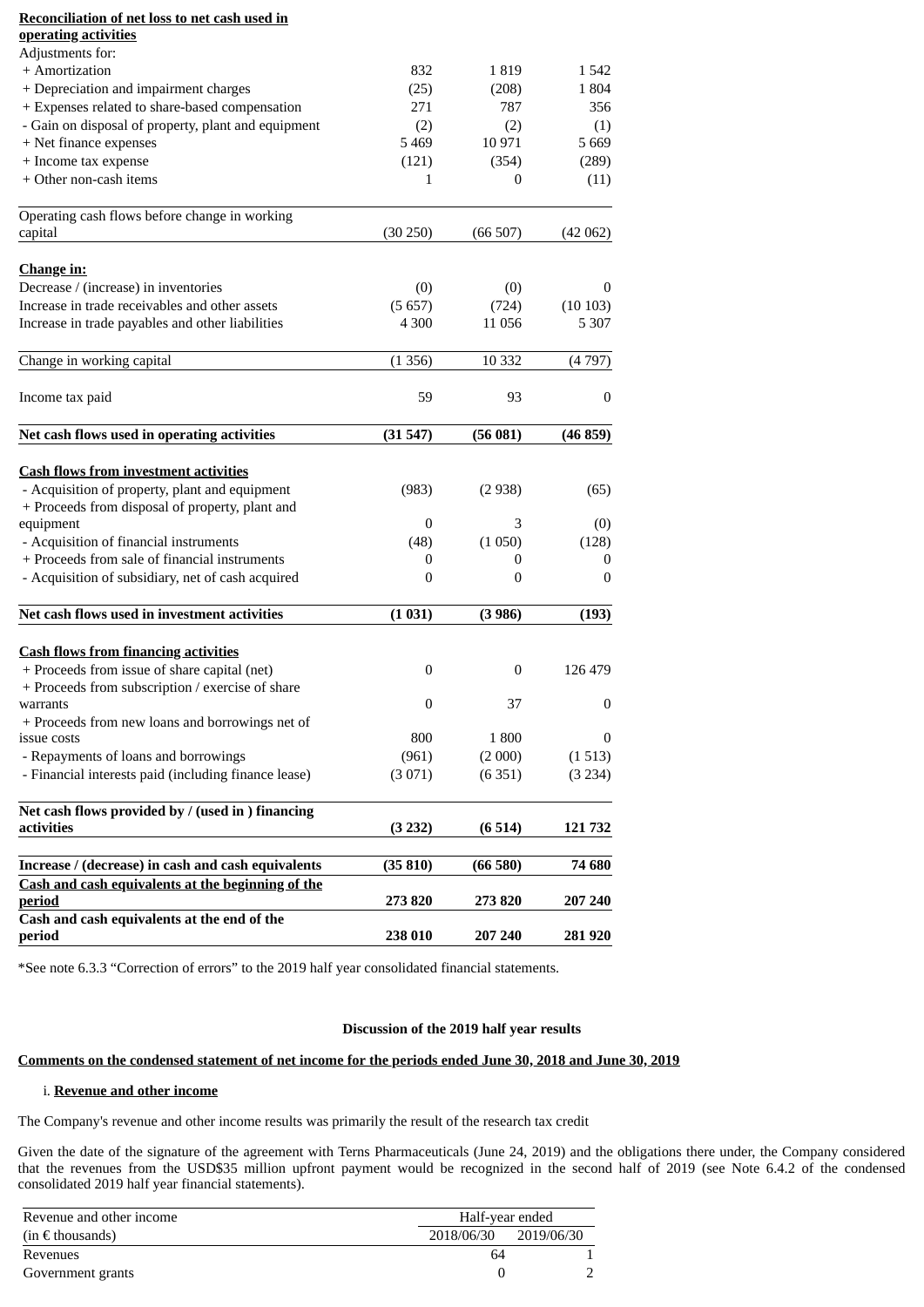| Research Tax Credit    | 4 9 8 1 | 5 3 5 0 |
|------------------------|---------|---------|
| Other operating income | 76      |         |
| TOTAL                  | 5 1 2 2 | 5 3 5 7 |

Revenue and other income was € 5,357 thousand at June 30, 2019 compared to €5,122 thousand for the same period in the previous year.

## i. **Operating expenses and other operating income by destination**

The tables below break down operating expenses by destination mainly into research and development expenses on the one hand, and general and administrative expenses on the other, for the half years ended June 30, 2018 and 2019.

| Operating expenses and                | Half-year ended | Of which:       |               |          |                     |            |
|---------------------------------------|-----------------|-----------------|---------------|----------|---------------------|------------|
| other operating income (expenses)     | 2018/06/30      | Raw materials   | Contracted    | Employee | Other               | Depreciati |
|                                       |                 | and consumables | research and  | expenses | expenses            | amortizat  |
|                                       |                 | used            | development   |          | (maintenance, fees, | and impair |
|                                       |                 |                 | activities    |          | travel, taxes)      | charge:    |
|                                       |                 |                 | conducted by  |          |                     |            |
| $(in \in$ thousands)                  |                 |                 | third parties |          |                     |            |
| Research and development expenses     | (32072)         | (922)           | (22745)       | (4624)   | (3000)              |            |
| General and administrative expenses   | (4565)          | (70)            | (2)           | (1687)   | (2882)              |            |
| Other operating income and (expenses) | (40)            | 0               |               | 0        | (40)                |            |
| <b>TOTAL</b>                          | (36677)         | (992)           | (22747)       | (6311)   | (5921)              |            |

| Operating expenses                    | Half-year ended |                    | Of which:     |          |                     |            |
|---------------------------------------|-----------------|--------------------|---------------|----------|---------------------|------------|
| and other operating income (expenses) | 2019/06/30      | Raw materials      | Contracted    | Employee | Other               | Depreciat  |
|                                       |                 | consumables<br>and | research and  | expenses | expenses            | amortizat  |
|                                       |                 | used               | development   |          | (maintenance, fees, | and impair |
|                                       |                 |                    | activities    |          | travel, taxes)      | charge:    |
|                                       |                 |                    | conducted by  |          |                     |            |
| $(in \in$ thousands)                  |                 |                    | third parties |          |                     |            |
| Research and development expenses     | (38 899)        | (1068)             | (25909)       | (6206)   | (2564)              |            |
| General and administrative expenses   | (12 402)        | (114)              | (1)           | (4964)   | (7206)              |            |
| Other operating income and (expenses) |                 | v                  | 0             | U        |                     |            |
| <b>TOTAL</b>                          | (51 294)        | (1182)             | (25910)       | (11170)  | (9764)              |            |

Operating expenses in the first half 2019 amounted to €51,294 thousand compared to €36,677 thousand in first half 2018, or a 40% increase. They include, in particular:

**research and development expenses**, which include employee-related expenses for employees in research and development functions (€6,206 thousand at June 30, 2019 compared to €4,624 thousand at June 30, 2018), the cost of consumables and contracted research and development activities (particularly clinical and pharmaceutical expenses) representing €26,977 thousand at June 30, 2019 compared to €23,667 thousand at June 30, 2018) and expenses related to intellectual property. These research and development expenses amounted to €38,899 thousand at June 30, 2019 compared to €32,072 thousand at June 30, 2018, or 76% and 87% of operating expenses, respectively.

The increase in contracted research and development expenses is mainly due to the start of new phase 3 RESOLVE-IT satellite studies, work necessary to prepare the new drug application for elafibranor in NASH, and the increase in production of active principal ingredient required to carry out the various clinical studies.

Changes in employee-related expenses for employees in research and development functions is mainly due to increased headcount (117 vs. 89), changes in employee profiles, related increases in compensation as well as bonuses granted to employees for their contributions to the Group's development.

The increase in depreciation, amortization and provisions related to research and development is mainly due to the provisions recorded in the dispute with the tax authorities concerning the CIR and the application as from January 1, 2019 of IFRS 16 to leases.

We expect that our research and development expenses will continue to increase in the near future, as we begin new clinical trials and advance our clinical development pipeline and the development of our NIS4 IVD test.

**general and administrative expenses**, which include the costs of personnel not assigned to research (€4,964 thousand at June 30, 2019 compared to €1,687 thousand at June 30, 2018), and administrative and commercial costs.

These general and administrative expenses amounted to €12,402 thousand in the first half 2019 compared with €4,565 thousand in the first half 2018, or 24% and 12% of operating expenses and other operating income, respectively.

Changes in general and administrative expenses are mainly related to increases in the cost of insurance premiums in relation to the listing of the Company's shares on the Nasdaq, accounting and statutory auditor fees related to the listing, and expenses for market access and pre-marketing projects.

Changes in employee-related expenses paid to employees in general and administrative functions was primarily the result of an increase in headcount (57 vs. 41 employees), changes in employees profiles, a related increase in salaries, in particular for GENFIT Corp, as well as bonuses that were granted to employees for their contribution to the Group's development.

We expect that our general and administrative expenses will continue to increase in correlation with the growth of our support functions, in light of the expected increase in research and development activities and the potential commercialization of our drug candidates and diagnostics.

## i. **Operating expenses and other operating income by type**

Broken down by type instead of by destination, operating expenses mainly included the following: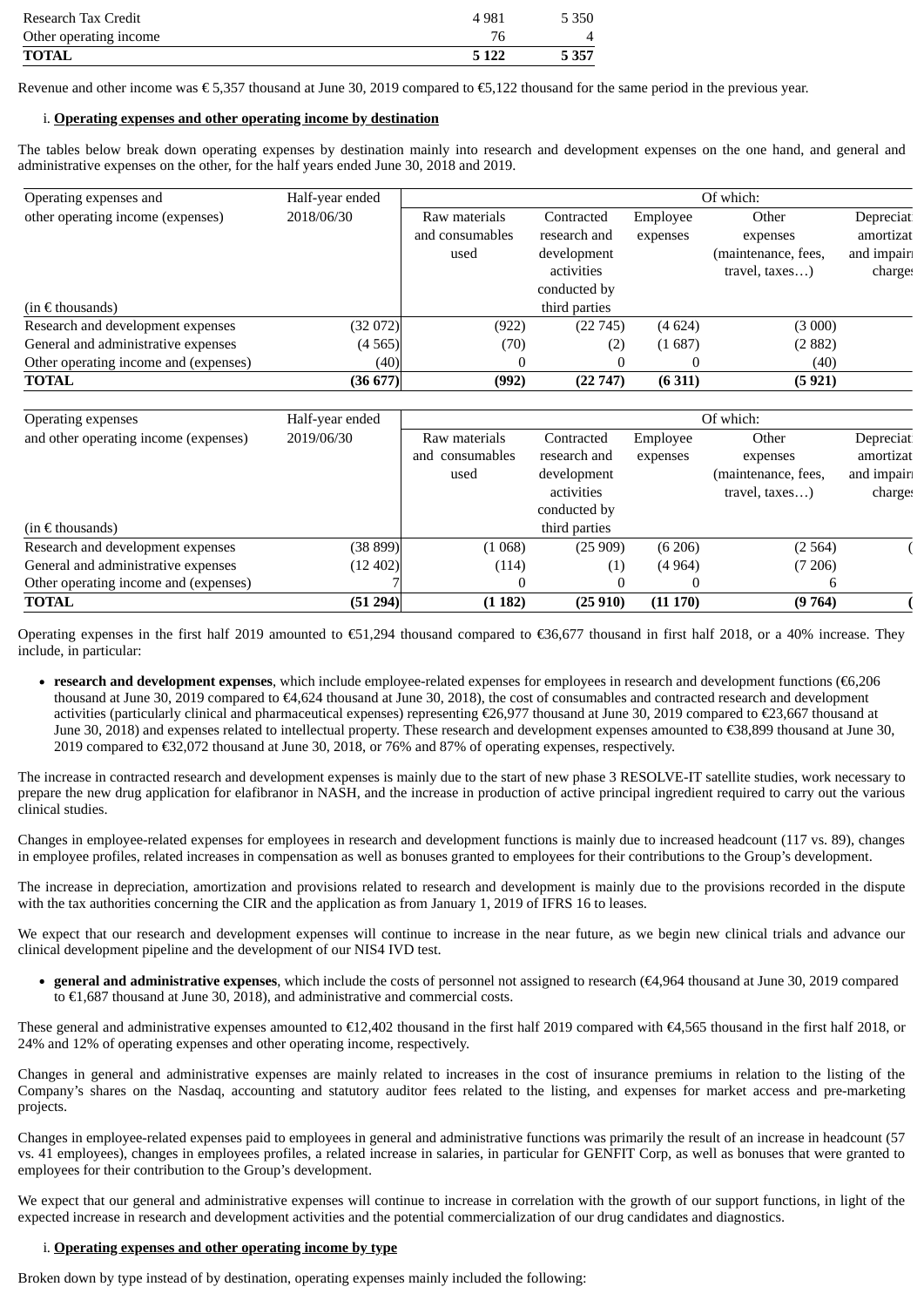## **Contracted research and development activities**

Contracted research and development expenses amounted to €25,910 thousand in the first half 2019 compared to €22,747 thousand in the first half 2018, corresponding to a 14% increase, which is mainly due to the new phase 3 RESOLVE-IT satellite studies, work necessary to prepare the new drug application for elafibranor in NASH, and the increase in production of active principal ingredient required to carry out the various clinical studies.

## **Employee expenses**

| Employee expenses            | Half-year ended |            |  |
|------------------------------|-----------------|------------|--|
| $(in \in$ thousands)         | 2018/06/30      | 2019/06/30 |  |
| Wages and salaries           | (4387)          | (7998)     |  |
| Social security costs        | (1617)          | (2748)     |  |
| Changes in pension provision | (36)            | (69)       |  |
| Share-based compensation     | (271)           | (356)      |  |
| <b>TOTAL</b>                 | (6311)          | (11170)    |  |

Employee expenses excluding share-based compensation amounted to  $\epsilon$ 10,814 thousand in the first half 2019 compared to  $\epsilon$ 6,040 thousand in the first half 2018, or a 79% increase, mainly due to an increase in headcount (174 vs. 130 employees), changes in employee profiles, a related increase in salaries, as well as bonuses that were granted to employees for their contribution to the Group's development.

The amount recognized as share-based compensation (BSA, BSAAR, SO and AGA) free of any impact on cash flow amounted to €356k in the first half 2019 compared to €271 thousand in the first half 2018. The expenses recorded in the first half of 2019 relate to the SO and AGA plans put in place in December 2016, and to the BSA, SO and AGA plans put in place in December 2017, and to the SO and AGA plans put in place in November 2018.

## **Other expenses**

Other expenses amount to €9,764 thousand in the first half 2019 compared to €5,921 thousand in the first half 2018. They include, in particular:

- "fees," which include legal, audit, and accounting, the fees of various advisors (press relations, investor relations, communication, IT), as well as the fees of certain scientific advisers. This amount also includes intellectual property expenditures corresponding the fees incurred by the Company in connection with the registration and protection of its patents;
- Insurance premiums specific to the listing of the Company's shares on Nasdaq: a non-recurring Public Offering of Securities insurance policy and a recurring Directors & Officers civil liability insurance policy;
- expenses related to the use and maintenance of Group offices;
- expenses related to external service providers (guard, security, reception, clinical trial management and IT); and
- expenses related to business travel and conferences mainly for employees as well as the costs of participation in scientific, medical, financial, and business development conferences.

These changes are mainly related to increases in costs of insurance premiums in relation to the listing of the Company's shares on the Nasdaq, accounting and statutory auditor fees related to the listing, and expenses for market access and pre-marketing projects.

## i. **Financial income (expense)**

Financial income (expense) as of June 30, 2019 amounted to a loss of €5,485 thousand compared to financial loss of €5,241 thousand in the previous half year, consisting primarily of realized and unrealized foreign currency exchange rate loss of €1,563k partially compensated by foreign exchange rate gains and an increase in financial income due to the increase of cash held in US dollars and to investments in US dollars where the return is significantly higher than investments in euros.

## i. **Net income (loss)**

The first half 2019 resulted in a net loss of  $\epsilon$ 51,132 thousand compared to a net loss of  $\epsilon$ 36,675 thousand in the first half 2018. The net loss for the 2018 fiscal year amounted to €79,521 thousand.

## **Liquidity and capital resources at June 30, 2019**

At June 30, 2019 the total amount of the Group's Statement of Financial Position amounted to €323,710 thousand compared to €229,478 thousand as of December 31, 2018.

At June 30, 2019, the Group's cash, cash equivalents and other financial assets amounted to €282,975 thousand, compared to €208,553 thousand as of December 31, 2018.

## i. **Non current assets**

Non-current assets, which include trade and other receivables, goodwill and intangible, tangible, and financial assets, increased from  $\epsilon$ 11,362 thousand as of December 31, 2018 to €19,322 thousand at June 30, 2019. This increase is mainly due the impact of first time IFRS 16 application that lead to recording a right of use to leased premises (for more information, see the 2019 half year consolidated financial statements).

## i. **Current assets**

Current assets amounted to €304,389 thousand at June 30, 2019 compared to €218,116 thousand as of December 31, 2018.

Cash and cash equivalents went from €207,240 thousand at December 31, 2018 to €281,920 thousand at June 30, 2019, or a decrease of 36%, in a period where the Company carried out an approximately USD\$155.4 capital raise (gross) at the end of March 2019.

Cash is mainly placed in low risk, highly-liquid short term placements.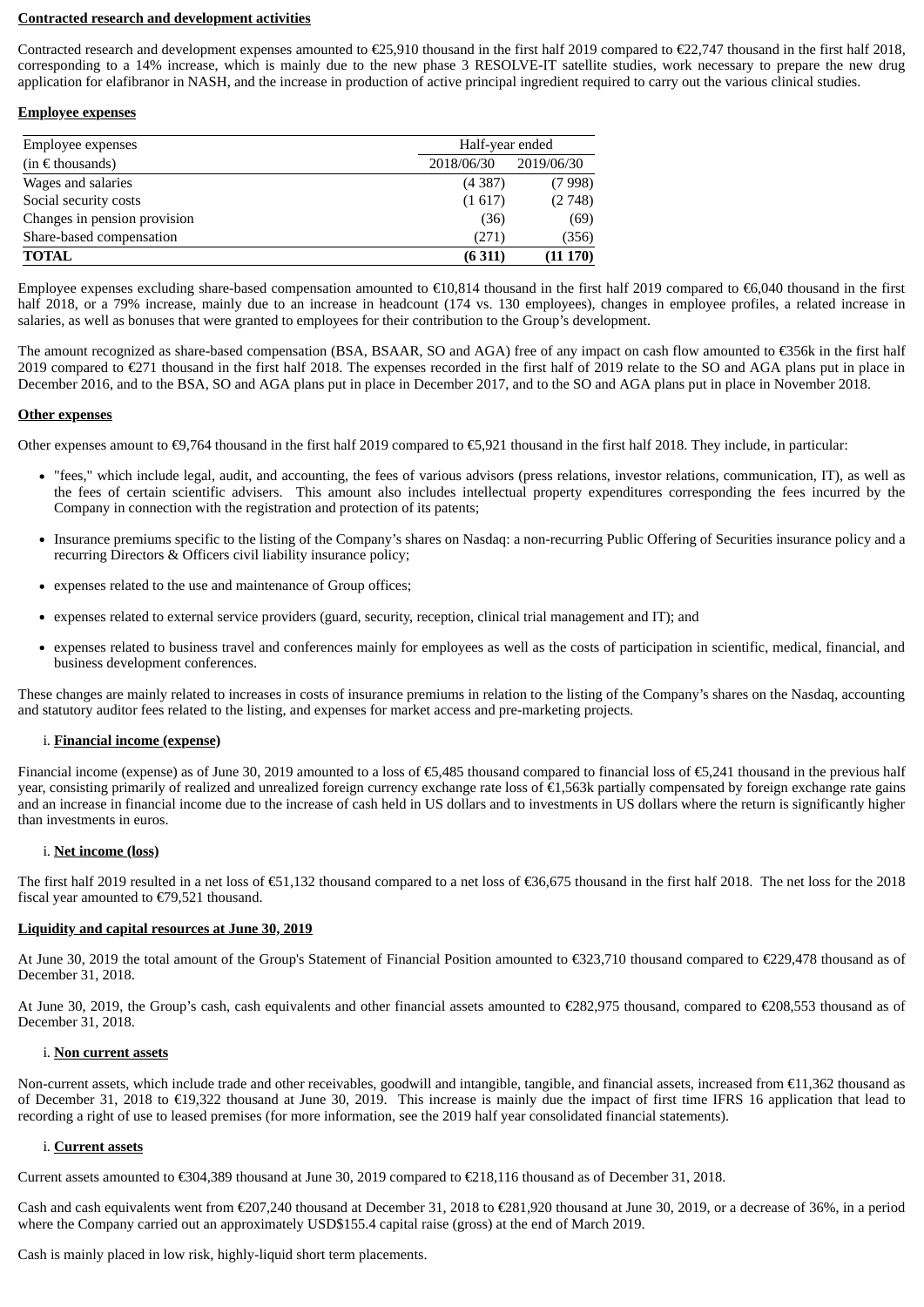The variation of trade and other receivables is mainly due to the €3,000k (tax included) due by the lessor following delivery of the extension of the Company's headquarters and by the recognition of the estimated amount of the Research Tax Credit receivable for the first half 2019. Additional details regarding these receivables are provided in note 6.9 to the 2019 half year consolidated financial statements.

The variation of trade and other receivables corresponds to the increase in expenses recognized in advance related to current operating expenses. This increase follows the increase in operating expenses in the first half 2019.

## i. **Shareholders' equity**

As of June 30, 2019, the Group's shareholders' equity totaled €96,044 thousand compared to €20,939 thousand as of December 31, 2018.

The change in the Company's shareholders' equity is mainly due to capital raising during the first half 2019 and the recognition of the half year loss reflecting the Company's efforts in research and development, carrying out pre-clinical studies, and clinical studies related to elafibranor.

The Notes to the 2019 half year consolidated financial statements included herein, as well as the Table of Changes in Shareholders' Equity established under IFRS provide details on the change in the Company's share capital and the Group's shareholders' equity, respectively.

## i. **Non current liabilities**

This mainly concerns:

The convertible bond (OCEANE) issued in October 2017 and due October 2022;

As well as the part of contractual obligations of the following liabilities reaching maturity in more than one year:

- a conditional advance granted to GENFIT SA by Bpifrance for the purpose of financing the research programs detailed in Note 6.12.2.1 "Refundable and Conditional Advances" of the notes to the 2019 half year consolidated financial statements included herein; and
- bank loans; and
- the liabilities related to operating leases pursuant to IFRS 16, as of January 1, 2019.

#### i. **Current liabilities**

| Current liabilities                 | As of      |            |
|-------------------------------------|------------|------------|
| $(in \in$ thousands)                | 2018/12/31 | 2019/06/30 |
| Current convertible loans           | 1 3 1 2    | 1 3 1 2    |
| Current loans & borrowings          | 1848       | 3 0 6 1    |
| Current trade & other payables      | 35 974     | 40 948     |
| Current deferred income and revenue |            |            |
| Current provisions                  | 112        | 1906       |
| <b>Total</b>                        | 39 248     | 47 229     |

This balance sheet item mainly includes interest payments on the OCEANE issued in October 2017, bank loans and trade and social security payables and debts under operating leases. . The change in current liabilities is mainly due to the increase in operational subcontracting expenses and the impact of IFRS 16 as of January 1, 2019. See also notes 6.12 and 6.13 to the consolidated financial statements for the first half of 2019 below.

## **ABOUT ELAFIBRANOR**

Elafibranor is GENFIT's lead pipeline product candidate. Elafibranor is an oral, once-daily, first-in-class drug acting via dual peroxisome proliferatoractivated alpha/delta pathways developed to treat, in particular, nonalcoholic steatohepatitis (NASH), for which it has been granted Fast Track Designation. GENFIT believes, based on clinical results to date, that elafibranor has the potential to address multiple facets of NASH, including inflammation, insulin sensitivity, lipid/metabolic profile, and liver markers. Phase 2 clinical trial results have also shown that elafibranor may be an effective treatment for PBC, a severe liver disease. Elafibranor was granted a Breakthrough Therapy Designation in this indication.

## **ABOUT NIS4**

GENFIT is developing an *in vitro* diagnostic (IVD) test to identify and monitor patients eligible for therapeutic intervention. This program is based on the in-house discovery of a 4-biomarker algorithm potentially replacing biopsy with a single blood test. In January, 2019, GENFIT signed a licensing agreement with Labcorp® to roll out the diagnostic kit in the clinical research field, and plans to file for regulatory submission for NIS4 as early as 2020.

## **ABOUT NASH**

"NASH" is a liver disease characterized by an accumulation of fat (lipid droplets), along with inflammation and degeneration of hepatocytes. The disease is associated with long term risk of progression to cirrhosis, a state where liver function is diminished, leading to liver insufficiency, and also progression to liver cancer.

## **ABOUT RESOLVE-IT**

RESOLVE-IT is a phase 3 study evaluating the efficacy and safety of elafibranor 120mg versus placebo in patients with nonalcoholic steatohepatitis (NASH) and fibrosis. It is a multicenter, randomized, double-blind, placebo-controlled study with 2 arms. It is conducted under Subpart H (FDA) and conditional approval (EMA). Treatment duration until interim analysis for accelerated approval is 72 weeks.

## **ABOUT PBC**

"PBC" is a chronic disease in which bile ducts in the liver are gradually destroyed. The damage to bile ducts can inhibit the liver's ability to rid the body of toxins, and can lead to scarring of liver tissue known as cirrhosis. Elafibranor has shown promising results for the treatment of PBC in a Phase 2 clinical trial, and was granted the Breakthrough Therapy Designation by the FDA in this indication.

## **ABOUT GENFIT**